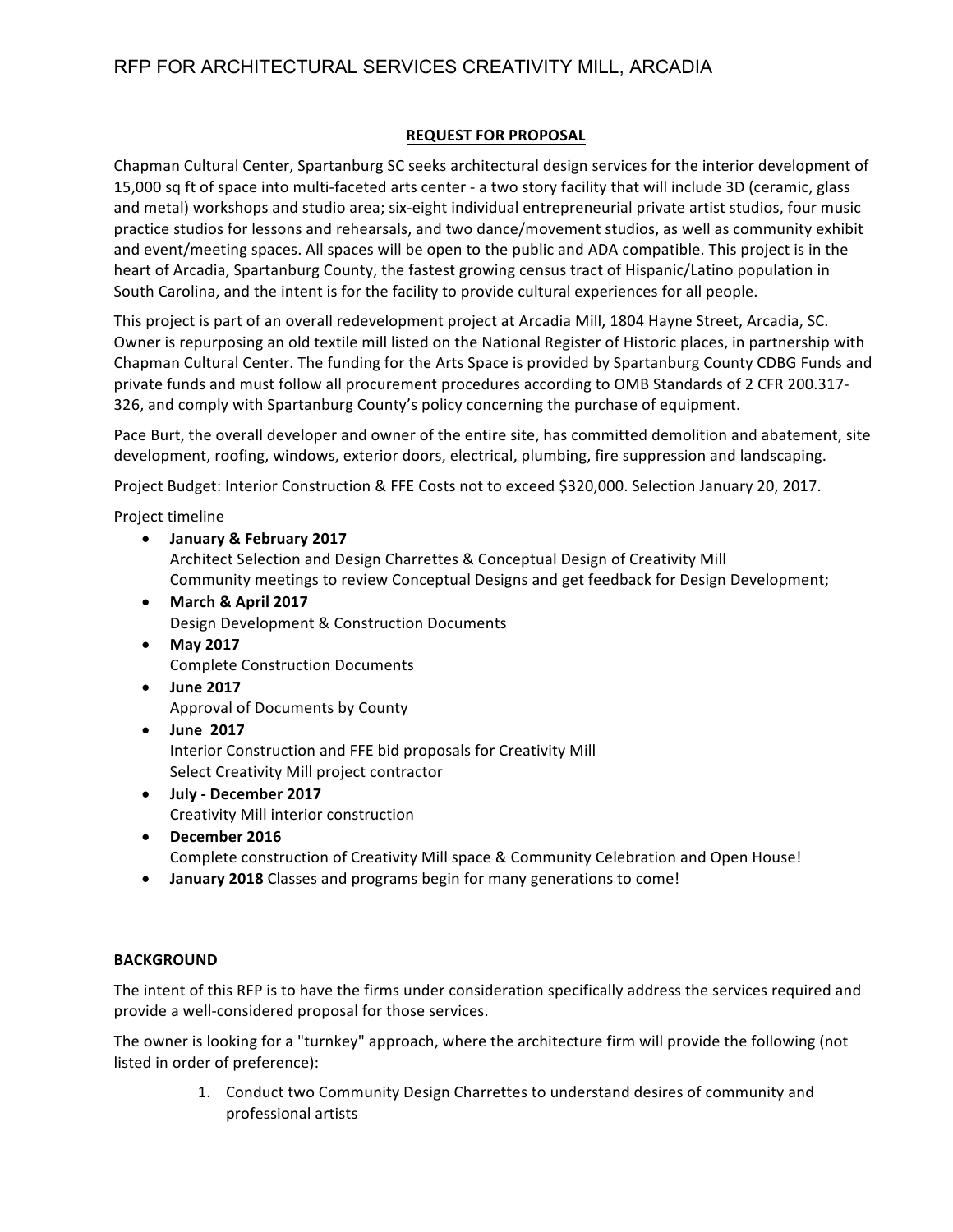- 2. Develop a conceptual plan for the interior spaces, incorporating the latest thinking in the field concerning creative and community space requirements.
- 3. Specific schematic drawings and detailed engineering and construction drawings that will serve as the basis for both bidding and construction by a general contractor.
- 4. Work with local Design Committee to identify and specify Program related equipment and fixtures.
- 5. Preparation of necessary bid documents to be sent to construction firms for the project.
- 6. Review of the bids received to assess the relative merits of each and assist the owner in awarding the contract, as well as in preparing (from a business perspective) an appropriate contract (owner will have legal representation) if standard AIA Contract Documents are not used.
- 7. Preparation of certain marketing materials for a pre-leasing and post-completion leasing effort (e.g., renderings, both interior and exterior).
- 8. Regular site observations of the contractor and subcontractors during the construction phase, and sign off on construction drawings to assure that scheduled payments are made, with appropriate holdbacks, when predetermined work has been completed.
- 9. Assistance, where necessary, with the government approval process (i.e., permits).
- 10. Final sign-off on the project, assuring that the final project represents what was originally conceptualized and captured in the working drawings.

Some work on the building will be completed by the owner as part of the larger redevelopment project, including a complete upgrade of roof, electrical, plumbing and fire suppression, exterior doors, windows and landscaping. All demolition and removal has occurred on site. These items are excluded from the RFP.

This project is expected to be completed by December 2017.

The existing facility will be available for inspection between 9-5 p.m. between the dates of December 19 and January 9, 2016. Please call 864278-9685 to make an appointment.

As this proposal covers new construction, renovations and additions to an existing building, please provide the following information questions:

- 1. Contact information:
	- a. Name of firm
	- b. Complete address
	- c. Contact person
	- d. Telephone number
	- f. Internet address
	- g. E-mail address
	- 2. Provide a General Statement of Qualifications that responds to the project background information given above.
	- 3. Personnel
		- a. List the professional and support positions and number of personnel in each position.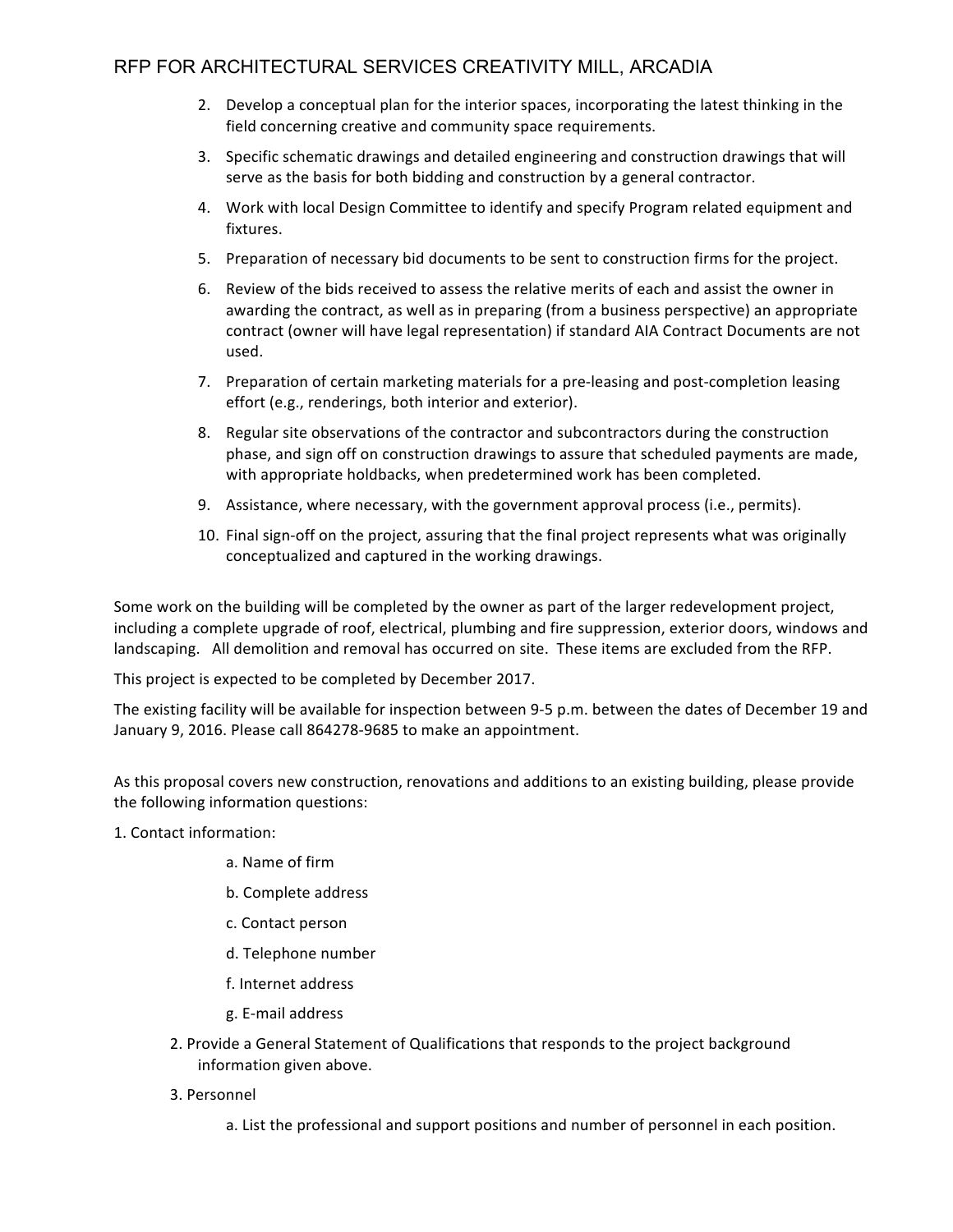- b. Provide an organizational chart, including resumes of all personnel who would be committed to this project. Provide specific information as to their experience on projects similar to this one. For the project manager and project architects identified as part of the project team, provide the name and phone number of two  $-$  four clients with whom the architect has worked on a similar building project.
- c. Define firm's ability and previous experience working with Spanish speaking residents and community Design Team members.
- d. List professional consultants outside your firm whom you propose would provide services not available in your firm. Provide specific information documenting their work on similar projects.
- 4. Arts and Cultural Facilities
	- a. Submit a list of all arts and cultural related projects your firm currently has in progress, or has completed in the past five years.
	- b. For your last three arts space projects that included music, dance, visual art studios, provide the following:
		- 1) Name of project
		- 2) Client contact
		- 3) Owner's total initial budget
		- 4) Total project cost
			- i. Number of change orders
			- ii. Total cost of change orders
		- 5) Date of bid
		- 6) Scheduled completion date
		- 7) Actual completion date
		- 8) Project Personnel and Consultants
	- c. Describe the exceptional creative features of art spaces designed by your firm.
	- d. Explain your firm's arts-specific equipment and technology expertise.
- 5. Special Design Concerns
	- a. Explain how your firm ensures compliance with the Americans with Disabilities Act (ADA). Provide examples.
	- b. Efficient energy usage is a concern. Describe how your firm incorporates this aspect of design into its work. Provide examples.
	- c. Sound-insulation for music and dance studios?
	- d. Ventilation and noise insulation in 3D studio and other artist studio areas? (Toxic chemicals, flammable gases, high heat conditions, loud noises from equipment, etc. need to be addressed?)
- 6. Architectural/Engineering Service
	- a. Provide information on your current workload and how you would accommodate this project.